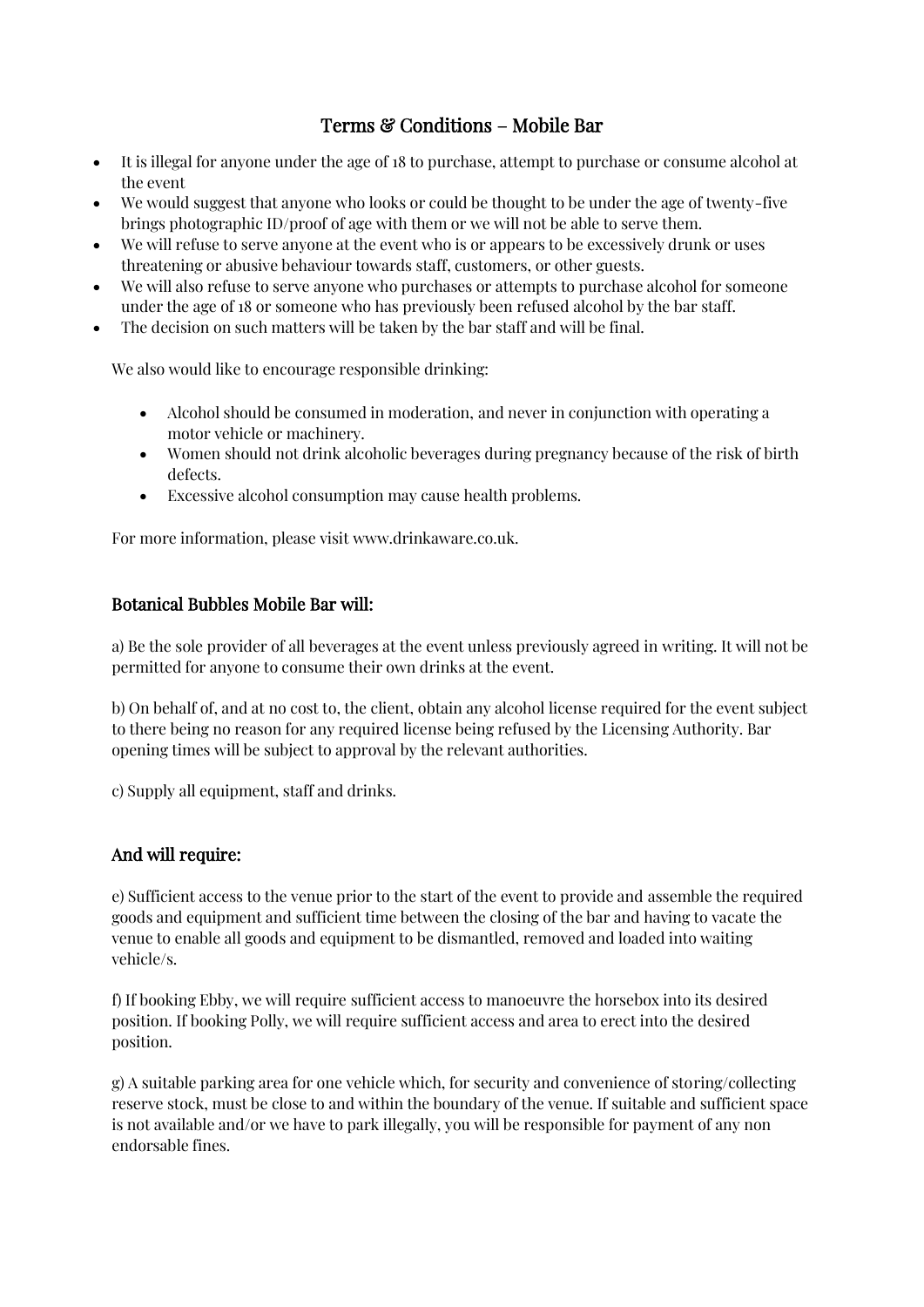## Booking & Payment:

- Your booking will be considered complete and confirmed once we have your booking form and your agreed booking fee. This will secure our services for your event, and we will send you confirmation of this.
- Our Hire Fee is a non-refundable payment. This amount is to secure the date for your booking, travel expenses, staffing and application of license.
- Two weeks before the event, we ask for your deposit monies of which will be refundable if/when the bar spend at the event reaches or exceeds its minimum spend. We may need to set a minimum spend for an event where there is a plausible likelihood that we will not cover our costs, for example a small number of guests, a short period of time, or presence of another bar. We will always make this clear to you as part of your booking if this applies.
- In the unlikely event of the venue and/or the event being refused an alcohol license the hire fee will be refunded.
- In all other circumstances our acceptance of a completed booking form, and full payment of the deposit will constitute a legally binding contract between Botanical Bubbles Mobile Bar and the client(s) named on the booking form.

### Disclaimer

Botanical Bubbles Mobile Bar does not accept any liability for any failure to provide our services due to an 'Act of God', ie circumstances beyond our control, (including flooding, fire, severe traffic congestion, car accidents or any foul weather conditions). A full refund of the hire fee and deposit will be given in such event.

Damage to any of our equipment, set up, displays or glasses will incur a damage fee. This may be deducted from any deposits, or if no deposit was taken, you will be billed at the end of the event for damage costs.

We hold a vast selection of drinks. However, if one drink selection is favoured we may occasionally run out. If you are aware that your guests require an extensive amount of one drink type we will attempt to increase stock levels to accommodate your requirements, however this must be stated prior to the event.

The amount of stock that we bring to an event will be based on the numbers that you provide on your booking form. Please inform us if the number of expected guests changes so that can adjust accordingly.

Drinks menus and prices are subject to minimal change, in response to inflation and changing supplier prices. We will provide you with our latest menu and prices on the booking.

### Data Protection

Any details filled out on the booking forms are confidential and kept secure. By completing the form, you consent to us maintaining, recording and holding this information. All data is collected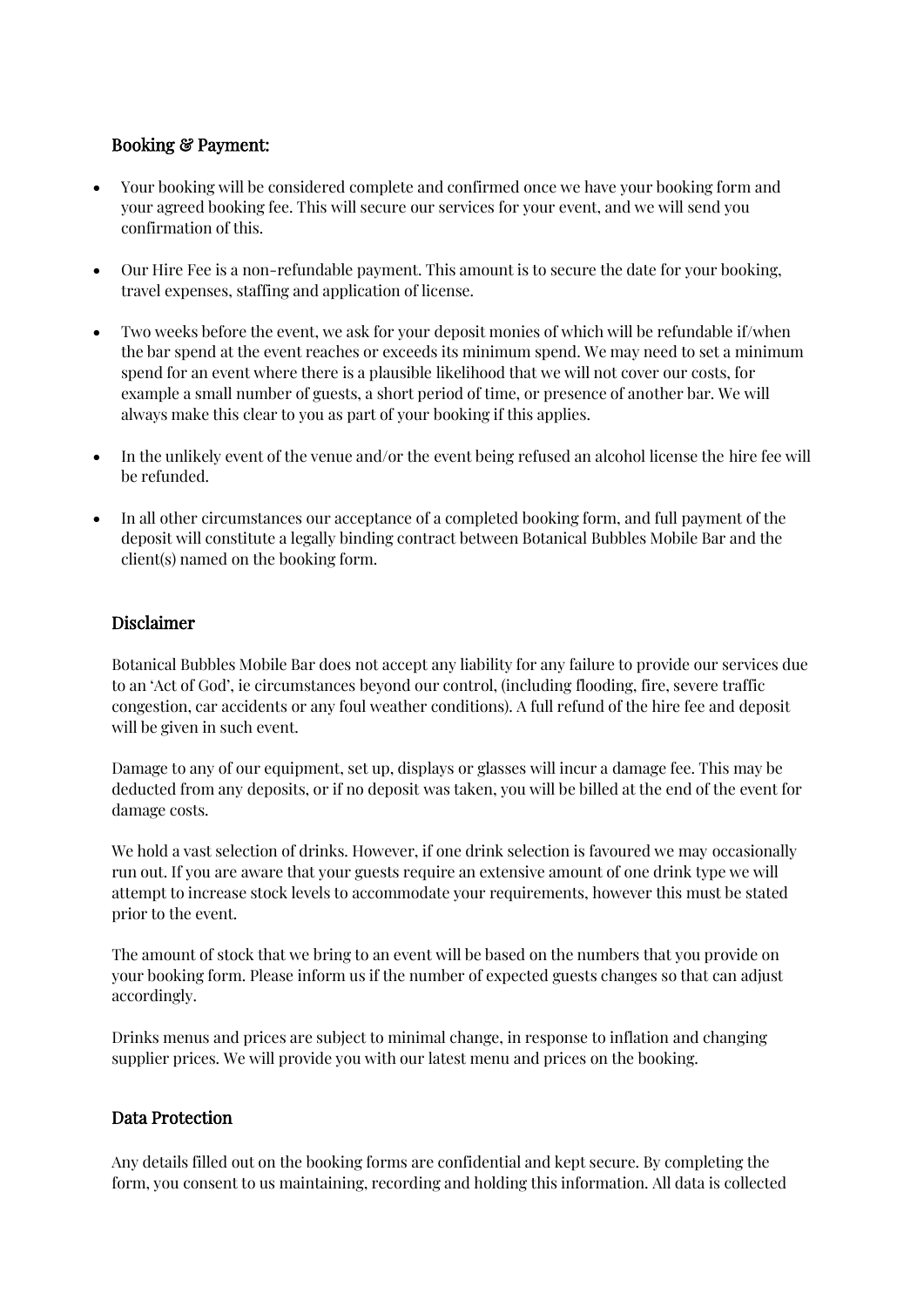lawfully and maintained in accordance with the Data Protection Act 1998. Any details you wish for us not to keep, please let us know at botanicalbubbles@outlook.com.

### Trademarks

We do not own trademarks of any of the brands and products we sell. Brand names and appropriate information are displayed on the labels, adhering to regulations put in place by the Trading Standards Authority. If you own the trademark or copyright to any of our products, and you wish to us to make any amendments, please contact us at botanicalbubbles@outlook.com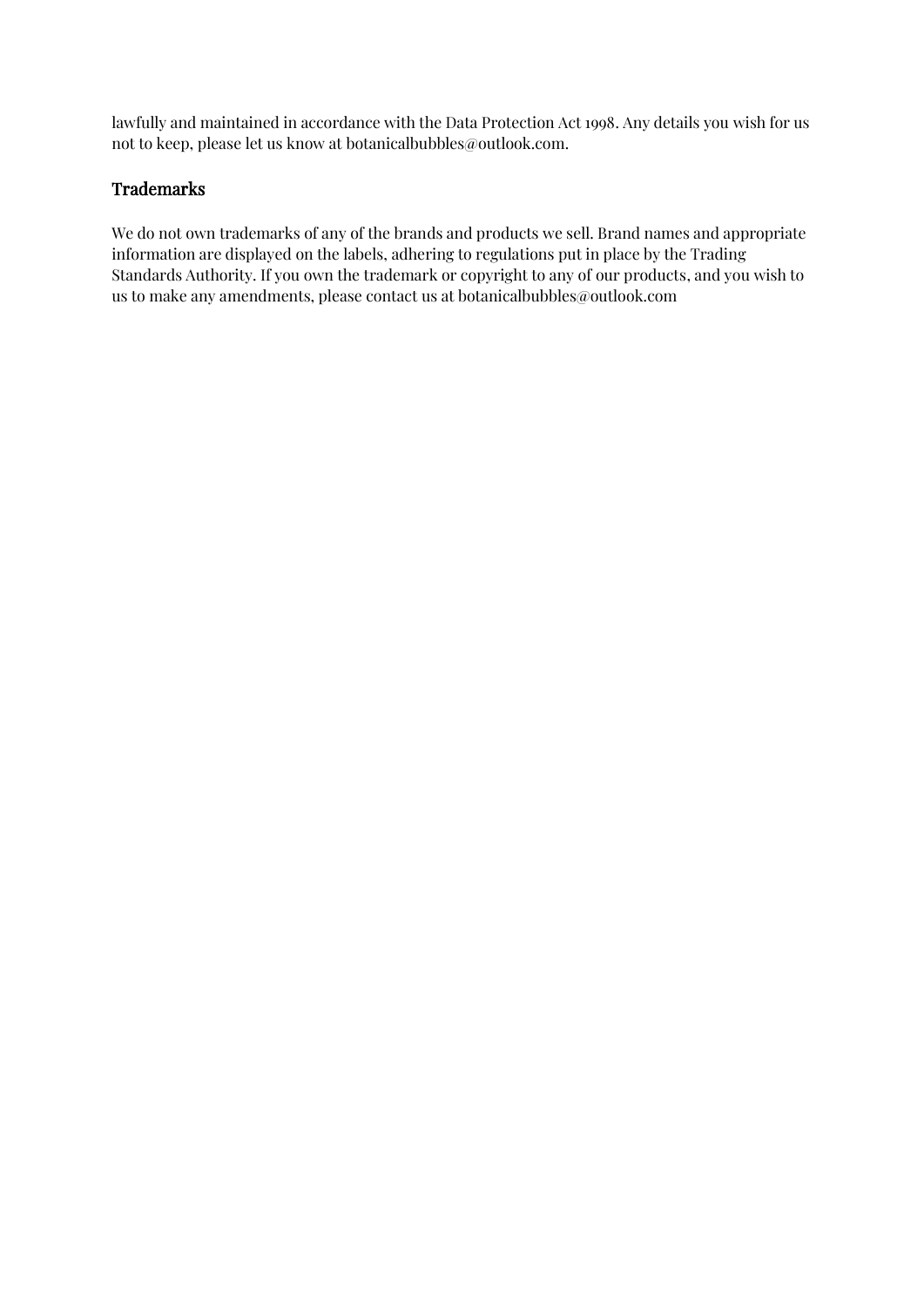#### **STORE PURCHASES TERMS & CONDITIONS**

This Site is maintained and operated by Botanical Bubbles Mobile Bar. Our address is Little Wold, Plaistow Road, Billingshurst, West Sussex, RH14 0TY.

By accessing, browsing or using this Site, you acknowledge that you have read and agreed to these Terms of Use. If you do not agree to these Terms, you should not use or access this Site. Botanical Bubbles reserves the right to revise these terms at any time. but will not change these Terms in relation to orders which have been placed and acknowledged by Botanical Bubbles before the change is made. By accessing the site, you accept these terms. If you do not agree with all of the Terms set forth below, you may not use the site. Price information found on this site is subject to change without notice.

#### 1. **Use of the Site**

You may use the Site only for your own non-commercial personal use and in compliance with these Terms. You are responsible for your own communications, including the transmission, uploading or posting of information and are responsible for the consequences of such communications to the Site. You may not otherwise copy, modify, or distribute the contents of this site without the express permission of Botanical Bubbles. You may not modify, publish, or sell any of the content found on the Site.

#### 2. **Sales**

Alcohol is a restricted product and therefore we will not sell to anyone below the age of 18. By placing an order you confirm you are 18 or over and not purchasing for anyone under the age of 18. ID may be required on taking delivery.

The price of products are listed on each product page and shows the appropriate shipping rate on the check out. If, for any reason there is an error in the price shown, and we have not already shipped the item to you, we are not bound to sell you the product at the price shown. In the event of such an error, we will contact you as soon as possible and give you the opportunity to cancel or confirm the order at the correct price.

If you have any questions, or comments around your experience, please contact us at botanicalbubbles@outlook.com

#### 3. **Refunds**

Goods that have been correctly supplied can only be returned at our discretion. You must contact us before returning any goods. It is your responsibility to ensure goods are returned unopened and in a fair and reasonable condition. The customer is responsible for return postage costs. If you wish to cancel a live order, contact us immediately. If the order has not yet been shipped we will stop the order and reimburse the price of the product within 30 days. If the order has already been shipped, we reserve the right to not offer a refund unless the goods arrive damaged.

In the event of any products arriving broken or damaged, please send photos to botanicalbubbles@outlook.com, along with details of the damage. We will either send replacements or provide a refund to the value of the damaged goods in the event of the replacement item being out of stock.

Your statutory rights are not affected by these terms and conditions.

#### 4. **Limitation of liability**

All products we sell including liquid ingredients are sold in bottles than have been sterilised and prepared in a food safe, clean environment in accordance to guidance given by Trading Standards and Environmental Health departments of the local council. Once you have accepted the delivery, we can't accept any liability for any use of our products.